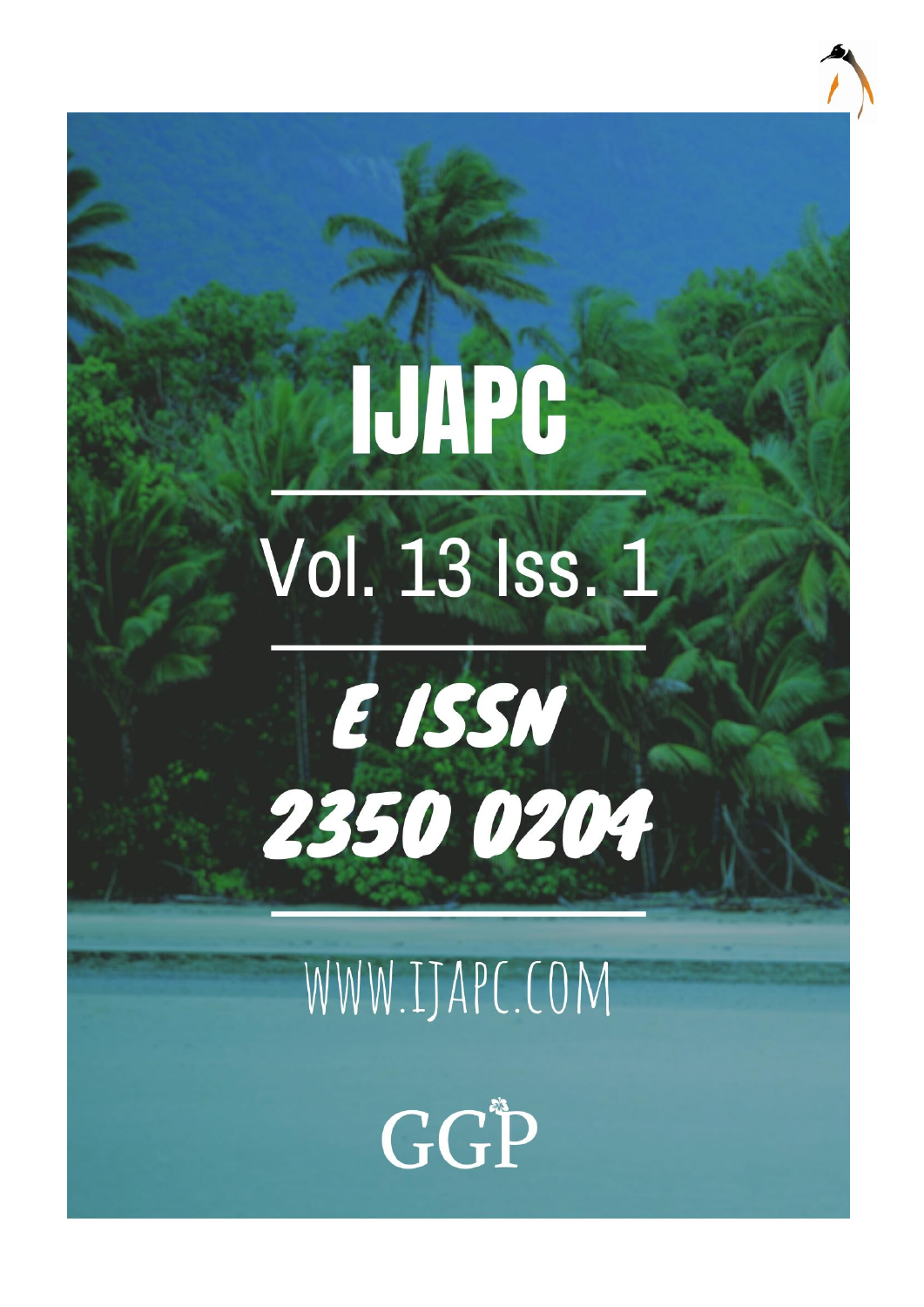

# **Int J Ayu Pharm Chem**

REVIEW ARTICLE www.ijapc.com

**e-ISSN 2350-0204**

# **Role of** *Upanaha* **as a Component of Pain Medicine**

 $\rm S$ armah Jyoti Manab $^{1*}$ ,  $\rm S$ harma K K $^{2}$  and  $\rm S$ harma Parul $^{3}$ 

1-3Dept. of Panchakarma, Rishikul Campus, UAU, Haridwar, India

#### **ABSTRACT**

*Ayurveda*, the traditional medicine of India has emphasised on various modalities of treatments. This includes both the internal and external treatments explained for different diseases. "A fired building is best saved by pouring water", in the same way tropical problems are successfully managed by tropical treatment rather than systemic treatment. *Upanaha*, poultice is a kind of topical application. It helps in reducing *vatadosha*, *sheeta* (coldness), *shola* (pain), *sthambha* (stiffness), *gourava* (heaviness). Pain medicine is one of the emerging areas of research and development. *Upanaha* is proved effective in the management of pain and other inflammatory conditions mainly of Locomotor System. An attempt has been made to collect references about *upanaha* from the classics of *Ayurveda* and reviewed systematically.

#### **KEYWORDS**

*Ayurveda, Upanaha, Topical application, Pain medicine.*



\_\_\_\_\_\_\_\_\_\_\_\_\_\_\_\_\_\_\_\_\_\_\_\_\_\_\_\_\_\_\_\_\_\_\_\_\_\_\_\_\_\_\_\_\_\_\_\_\_\_\_\_\_\_\_\_\_\_\_\_\_\_\_\_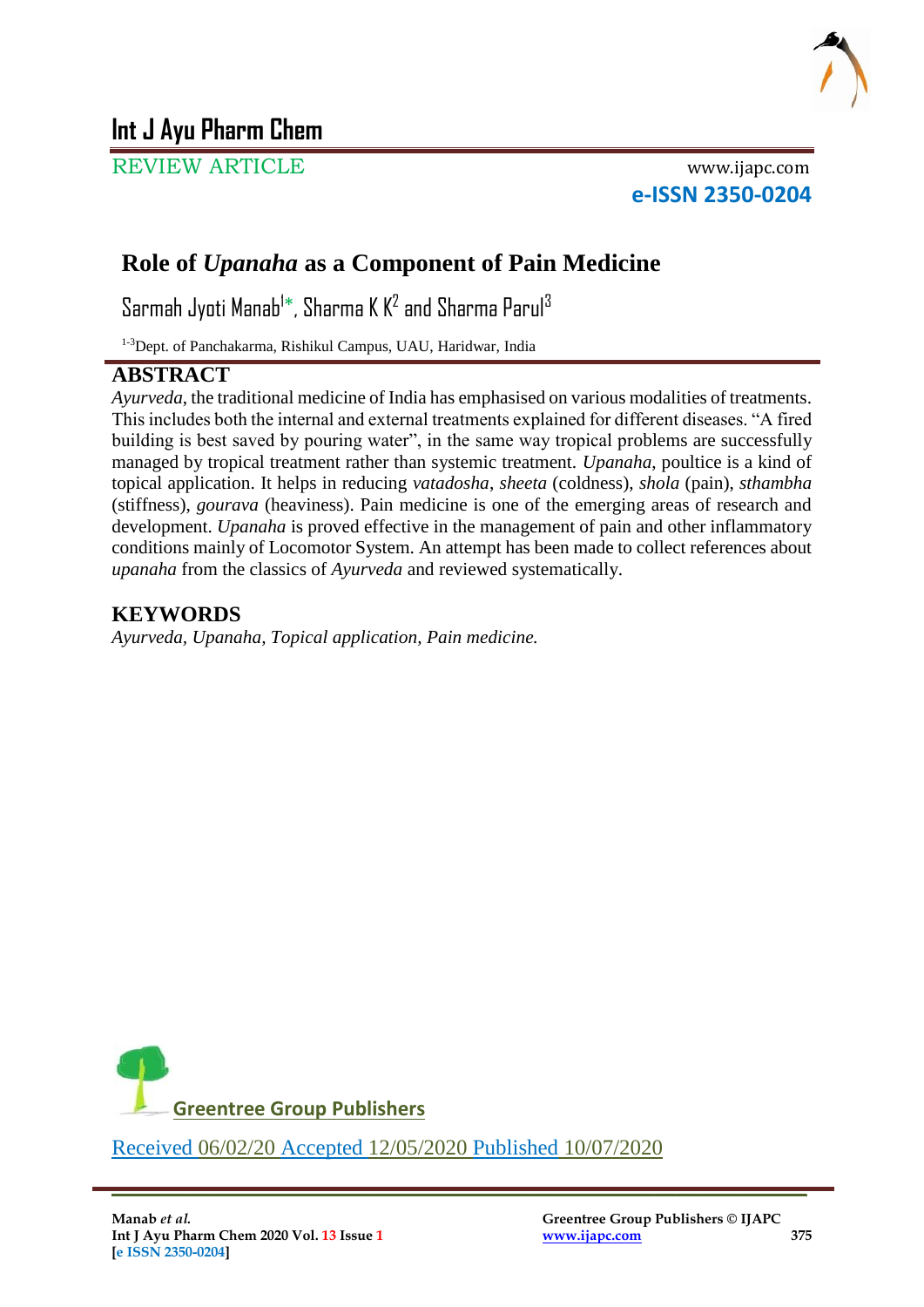

#### **INTRODUCTION**

The treatment modality in *Ayurveda* which understands the human being and the disease in him in a holistic perspective are rationally designed in three categories<sup>1</sup>.

*Daivya Vyapaashrayachikitsa*- Destiny or to be healed in its appropriate time. *Yukti Vyapashrayachikitsa*- The physician's planning and execution of the treatment in the given context; *yukti vyapaashraya chikitsa* further includes planning of Systemic medicines( *AntahParimarjana*); Topical or External Therapies (*Bahir Parimarjana*) and Surgical Intervention (*Shastra Pranidhana*) and lastly, *Satwavajayachikitsa*- Controlling the mind/stress management/taking the patient into confidence<sup>2</sup>.

*Bahir Parimarjana-* Topical/external therapies includes therapies like *abhyanga*, *swedana*, *parisheka* etc using *twak* as the route of administration of medicine. *Upanaha* is a local treatment where in a combination of *churna* (powdered herbs) are made into paste using *snehadravya*  (unctuous materials- oils/ghee/fat/bone marrow), *kinva* (fermented liquid), made hot and applied over the required site. This is meant to reduce the local inflammation of the site and also to act as a topical/local analgesic.

Due to increased awareness of side effects of NSAIDs and analgesics, use of natural remedies especially topical applications are being explored due to their relative safety. Topical agents in the form of creams, ointments, gels, lotions, solutions, pastes, and sprays are widely used in practice since ages due to their instant action. Traditionally used topical analgesic agents includes various NSAIDs, capsaicin, local anaesthetics (e.g. lidocaine), rubefacients or counterirritants (e.g. menthol, camphor, others), and herbal products (e.g. arnica, comfrey and others) which are used in routine practice as an alternative to combat many acute and chronic painful conditions.

# **ETYMOLOGY AND DEFINITION**

The word '*upanaha*' is split as *upa + naha*, in which *upa* is *upasarga*(prefix) which means near, *naha-bandhane* means to tie or bind<sup>3</sup> . The meaning of *upanaha* are bandage<sup>4</sup>, bandage with warm paste of medicaments like *charma*(leather) or *pata*(cloth)5,6, bandage applied for *vranapaka*( suppuration of wound). Most of the classical texts have considered *upanaha* as *bandhana* and *lepa*.*AcharyaCharaka*has mentioned the duration of *upanaha*in*sagni*type of *upanahasweda.* To prevent the burning sensation the *upanaha*

 $\mathcal{L}_\mathcal{L}$  , and the contribution of the contribution of the contribution of the contribution of the contribution of the contribution of the contribution of the contribution of the contribution of the contribution of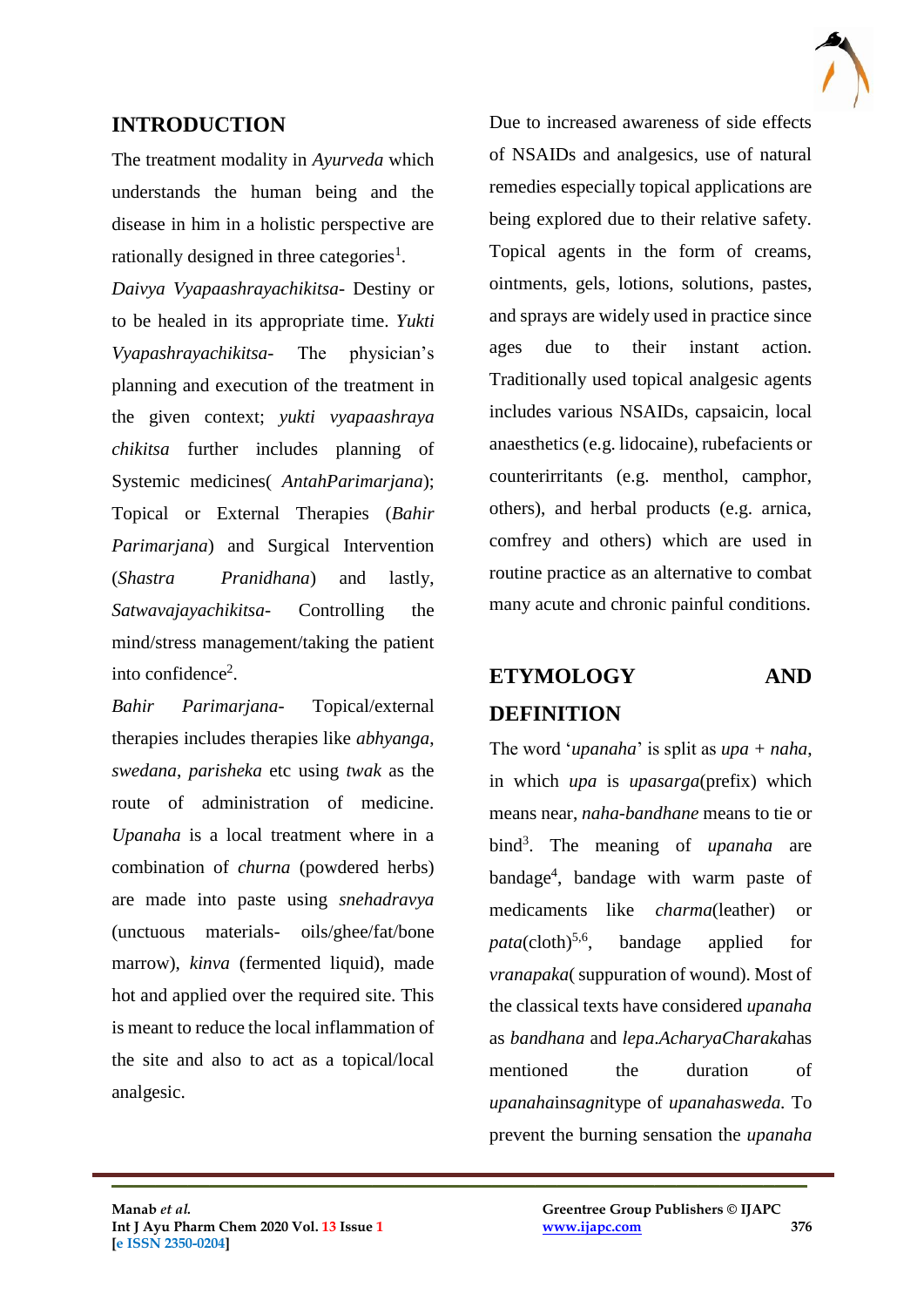

that is applied at night should be removed in the morning and vice versa. In winter, this duration can be increased<sup>7</sup>. This type of fomentation is without involvement of direct contact with fire, so it is *niragni sweda<sup>8</sup> .Acharya Charak* has mentioned this under *niragni swedan,* while *Chakrapani*  commented this kind of fomentation under both *sagni and niragniswedan.Sagni upanaha* is termed as *sankarasweda. Niragni Upanha*causes fomentation by obstructing the radiation of heat from the body due to thickness of the paste used for poultice. Practically, after few hours the *sagni type of upanaha*converts to *niragni*type of *upanaha* because the hot *dravya* remains hot for few hours after which it prevents loss of body's internal heat and acts as *niragnisweda.*

Three perspective of *upanaha* is perceived by *Sushruta* in different context,

1. *Saptopakrama:* (seven folds of treatment for inflammatory swelling): For the purpose of converting amasopha into pakvashopha.

2. *Shasthiupakrama:* The *aamashopha gets regressed with upanaha and kinchitpakwashopha* will be become *pakva* depending on the condition*.*

There are three types of *upanaha sweda*. They are as mentioned below<sup>9</sup>

1. *Pradeha*: In this the vatahara drugs are made into paste with amlakanji etc. and then added with lavana and sneha is applied to the affected.

2. *Sankara* or *Pindasweda*: Here the drugs of *Kakolyadi*, *Surashadi*, *Eladi Gana* are selected along with other drug *Atasi*, *Tila, Sarshapa* etc. and made to *kalka,krisara, vesavara* form and then *pottali* is being prepared for *swedana*.

3. *Bandhgana*: The required drugs are made into paste and then heated. This material is then kept in a cloth and tied to the affected part.

The action of *upanaha* on our body can be understood at different biological level. Each level is depicted below -

#### **Effect of** *Upanaha* **on** *Dosha*

*Upanahasweda* is *VataShamak*, by virtue of its *ushna*, *snigdhaguna*. It combats with the properties of *vatadosha* like *sheeta,ruksha*, *laghuguna*. The associated symptoms due to *prakopa* of *kapha dosha* are also reduced due to properties like *ushna*, *tikshna*  properties of *swedan dravyas*. Thus at the same time, the symptoms produced by the *vata* and *kapha* are being reduced by *upnaha swedana*.

#### **Effect of** *Upanaha* **on** *Dushya*

 $\mathcal{L}_\mathcal{L}$  , and the contribution of the contribution of the contribution of the contribution of the contribution of the contribution of the contribution of the contribution of the contribution of the contribution of

*Upanaha swedayogya* drugs are mainly of*guru*, *ushna*, *tikshna*and *sukshma* quality. By virtue of these qualities drug enters the *dhatus* one by one i.e. *rasa*, *rakta*, *mamsa*, *medaasthi*,*majja* and *sukra*. Because of increased temperature, the waste products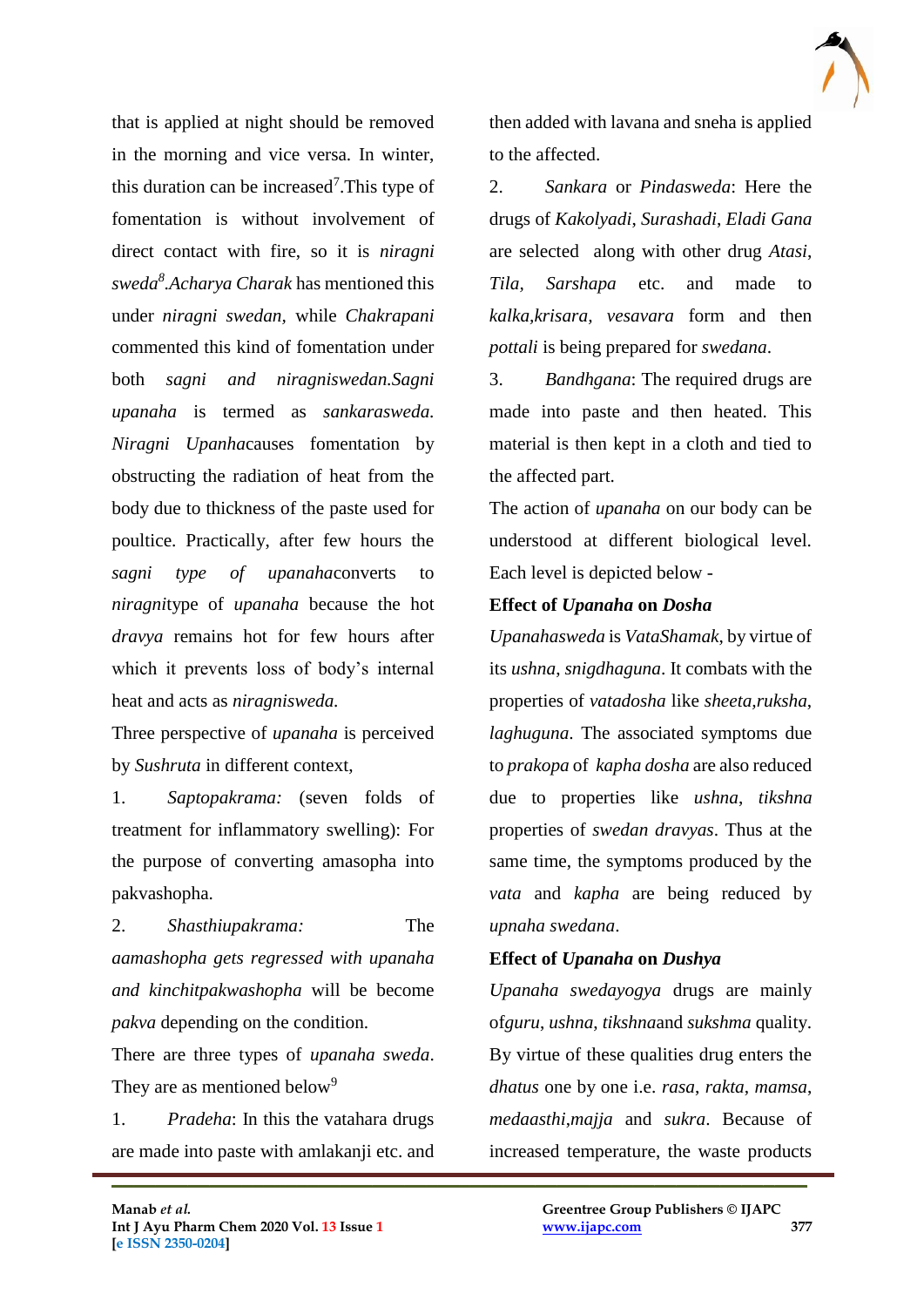

are removed from the *dhatus* through increased blood circulation and sweating.

#### **Effect of** *Upanaha* **in** *Agni*

*Ushna*, *tikshna gunas* of drug intensify the *dhatwagni*. It helps in local tissue metabolism thushelps in removal of waste products from the body.

#### **Effect of** *Upanaha* **on** *Srota*

The *swedan karma* itself clears the *srotas* of the body. *Ushna*, *tikshna*, *sara* and *sukshma*  properties of drugs opens up the *srotas* which are under obstruction. By virtue of *pachana* properties the *dosha* liquefies and finally removes the *upalepa* of the *srotas.*

#### **Modification of** *Upanaha*

*Upanaha chkitsa* is not only used as a part of pain medicine, it also does *langhana*, *brimhana* etc. *karma* on the body itself. Some modifications of *upanaha* are being made in recent days for easy to use purpose in OPD/IPD level.

A) *Raping method*: In this method *upanaha dravyas* are prepared in liquid consistency. Then to keep two/three bandage roles for soaking in that *upanaha*. After proper soaking, one can use it for bandaging or raping in a particular part of the body.

#### Advantage

1. Easy to apply in different parts of the body.

 $\mathcal{L}_\mathcal{L}$  , and the contribution of the contribution of the contribution of the contribution of the contribution of the contribution of the contribution of the contribution of the contribution of the contribution of

2. Proper pressure can be maintained.

B) *ShiroUpanaha*: Application of *upanaha* on *shiro* is called *shiro upanaha*. It is used for headache, facial palsy etc. diseases. *Shiroupanaha* is technically difficult in women due to long hairs

C) *Sthoulyahara upanaha*: Application of *upanaha*to abdomen in obese patients. Here *lekhana dravys* are main the ingredients. The *upanahadravyas* are applied to the abdomen uniformly followed by tight covering by cloth which helps in reduction of belly fat.

## **DISCUSSION**

"A fired building is best saved by pouring water", in the same way tropical problems are successfully managed by tropical treatment rather than systemic treatment<sup>10</sup>. The action of *upanaha* is based on two factors. One is its *karma*, i.e. *swedankarma*, *vestanakarma* and another is based on the drug used. *Vatadosha* and *ruja* is best treated with *upanaha*.The ingredient of *upanaha* is for alleviating *vatadosha*. The *karma* i.e. *bandhana*or *vestana* (tying of cloth) treats *vata dosha*<sup>11</sup> .*Ushnata* of drugs helps in alleviating coldness, pain, stiffness. This therapy is administrated to prolong thermoregulation to the affected area by radiation effect. The bioavailability of the drugto the affected site increases by regulation of the heat effect. Out of four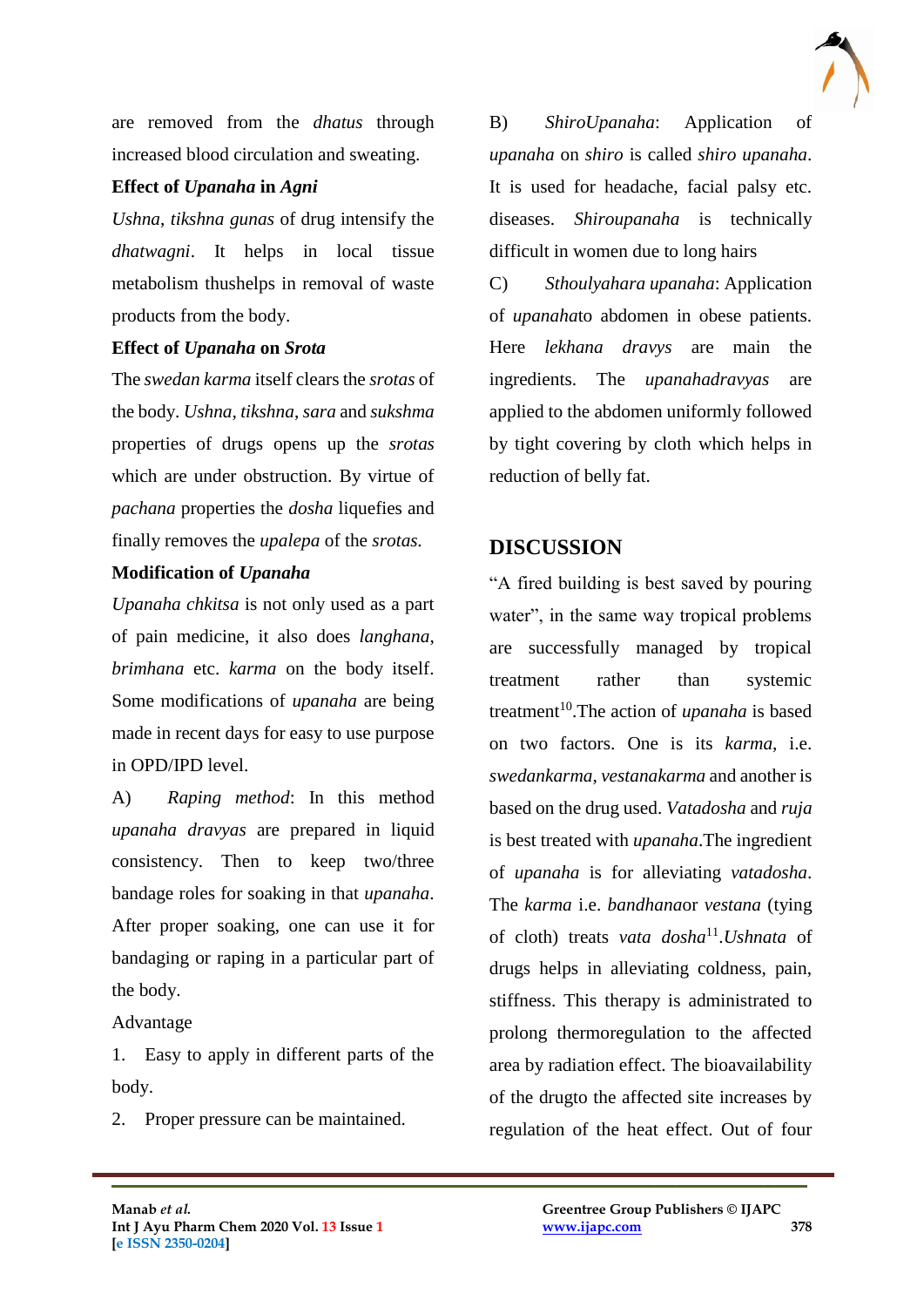

*Tiryakdhamanis*, each one is divided into hundred and thousand times thus become innumerable. These supply the body like network and their openings are attached to *roomakupa*. *Virya* of *abhyanga*, *parisheka*, *alepa* etc. enter into the body after undergoing *paka* by *bhrajak pitta* in the skin.

## **Effect of** *Upanaha* **on pain regulation through neural pathway:**

The action of the skin is coordinated with the functions of other excretory organs. The secretion of sweat is under autonomous control. The tactile sensation in the skin including hairs and its secretion produces some nervous changes. Thus, sudation can bring about changes indirectly on the autonomic nervous system and the heat can bring about changes in conduction of nerve stimuli, by changing sodium ion concentration.

Secretion of sweat is produced by direct or reflex stimulation of the centres in the spinal cord, medulla, hypothalamus or cerebral cortex.

Sweat secretion is increased with the rise of external body temperature. This is also called thermal sweating. This thermal sweating is produced in two ways;

By the rise of body temperature directly affecting the hypothalamus and reflex from the stimulated 'warm' nerve endings in the skin. Thus by exposing the small area of

 $\mathcal{L}_\mathcal{L}$  , and the contribution of the contribution of the contribution of the contribution of the contribution of the contribution of the contribution of the contribution of the contribution of the contribution of

skin to the heat, for example by exposing hands to the heat not only the hand, entire body sweats, because the spinal segments innervating the given area of the skin and of the other segments. This thermoregulatory system indirectly reduces pain in the affected part.

# **Biophysical effect of temperature on pain regulation**

*Circulatory effect*- there is stimulation of superficial capillaries and arteriole causing local hyperaemic and reflex vasodilatation. *Metabolic reaction*- temperature will rise the chemical activity in cell and metabolic rate will increase. The energy expenditure will increase and protein denaturizing will occur in human tissue.

*Vascular effect*- there are three factors that cause vasodilatation – an axon reflex release of chemical mediators, secondary to temp elevation, local spinal cord reflex.

*Neuro-muscular effect*- heat is effective to provide analgesic and assist resolution of pain muscle guarding spasm. Heating of peripheral nerve elevate pain threshold remarkably reduce muscle spasm.

*Connective tissue effect*- temperature elevation in combination with a stretch can alter elastic properties of connective tissues. The elastic properties of connective tissues result in plastic elongation

Oral anti-inflammatory drugs act by inhibiting the COX pathway and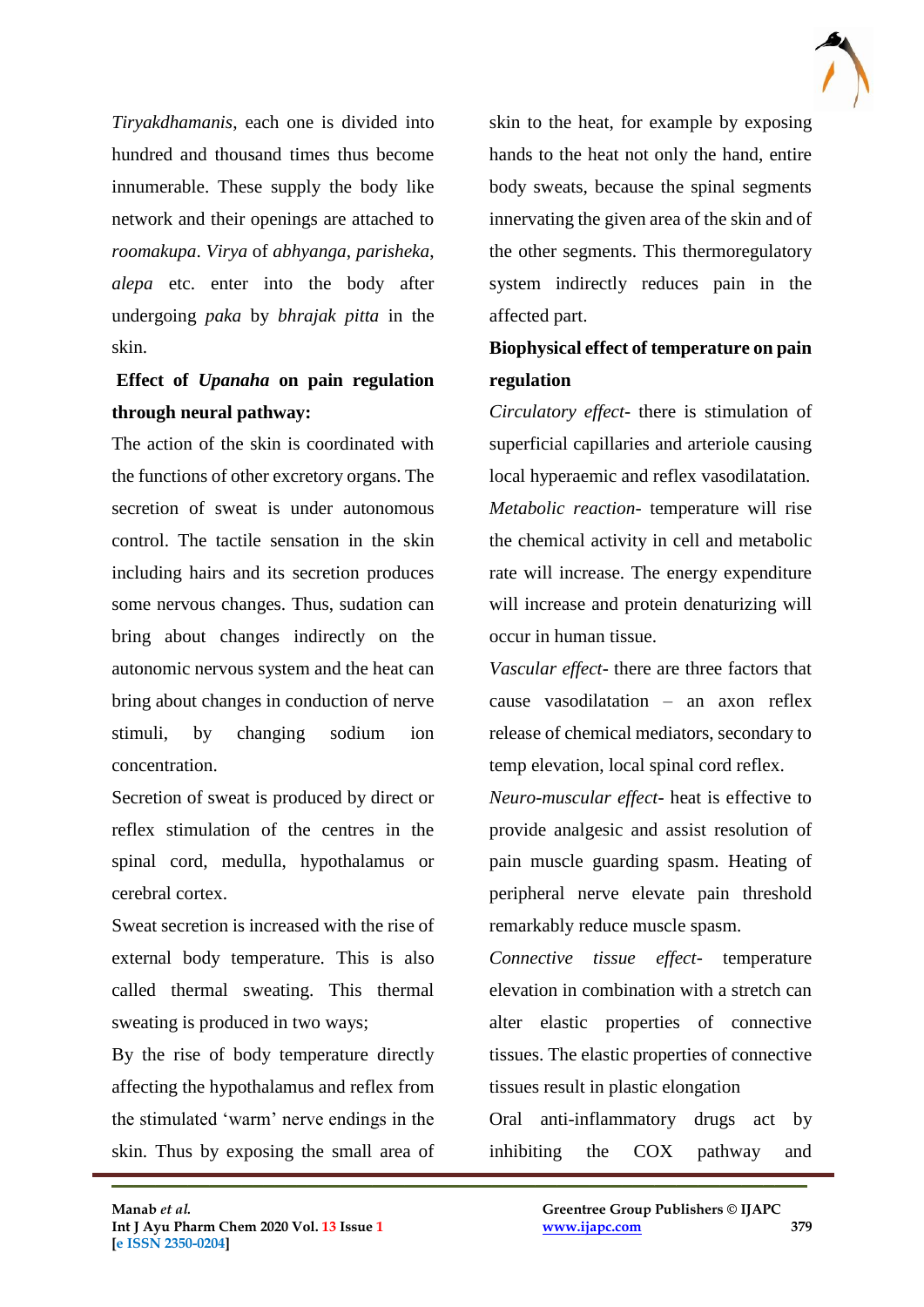

prostaglandins, thus reducing the pain and inflammation. *Upanaha* also have the similar therapeutic action, but with local effect. The exogenous opioid such as morphine applied on the skin act similar with the endogenous opioids<sup>12</sup>. But, here the important thing is that in local application the adverse effects of morphine is not noted. *Upanaha* can also be applied as a easy to use and effective *Panchakarma* procedure in different sorts of pain management.

#### **Drug delivery**

The primary barrier to absorption of exogenous substances through stratum corneum. Rate of absorption is directly proportional to concentration of drug in vehicle, partition co-efficient, diffusion coefficient and thickness of the stratum corneum. Physiological factors that affect per coetaneous absorption include hydration, occlusion, age, intact versus disrupted skin, temperature and anatomic site.

Among vehicles, greases are anhydrous preparations that are either waste insoluble or fatty. Fatty agents are more occlusive than water soluble. They restrict transepidermal water loss and hence preserve hydration of stratum corneum.

Absorption depends upon lipid solubility of the drug since the epidermis act as lipid barrier. The dermis however is freely

 $\mathcal{L}_\mathcal{L}$  , and the contribution of the contribution of the contribution of the contribution of the contribution of the contribution of the contribution of the contribution of the contribution of the contribution of

permeable to many solutes. Suspending the drug in an oily vehicle can enhance absorption through the skin. Because hydrated skin is more permeable than dry skin.

Application of medicaments, heat and massage definitely helps in eliminating the number of noxious elements through skin. The application of heat promotes the local circulation and metabolic activities and open the pores of the skin to permit transfer of medicaments and nutrients towards o needed sites. Thus *upanaha* can help in the field of pain management of locomotor and musculoskeletal system.

#### **CONCLUSION**

*Upanaha* is an effective treatment for *Vata Dosha* and in the management of pain of musculo skeletal and locomotor system. It can be modified according to the patient need like *Brimhana Upanaha*, *Langhana Upanaha*, *Pachana Upanaha* based on *dravya* used and different techniques according to the part to be. *Upanaha* is fast acting local application with nearly no side effect. This *Panchakarma* therapy is a ray of hope in the field of pain medicine